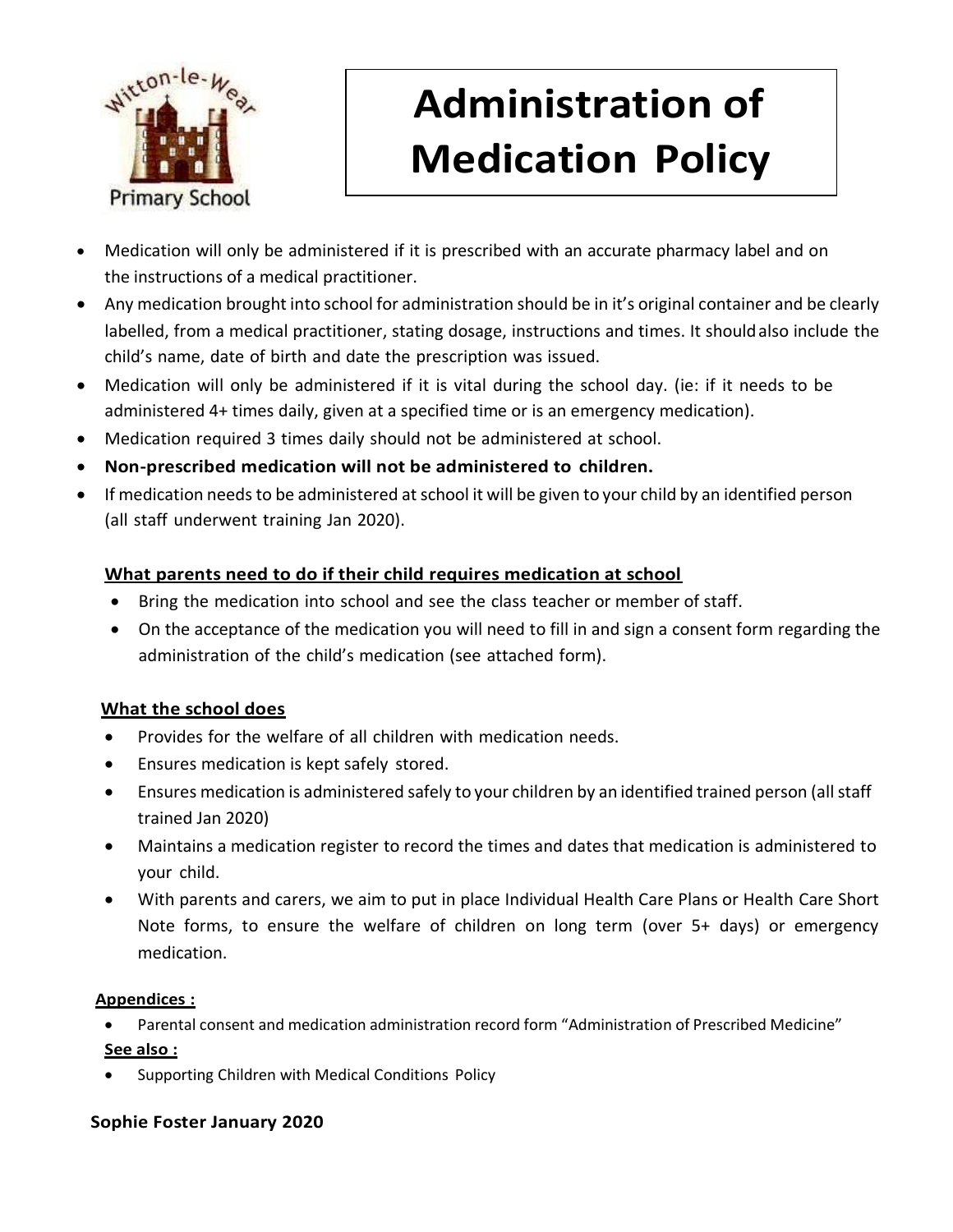

### **Administration of Prescribed Medicine**



(This form is for use with medicines prescribed for short term illness.)

Our school has a policy stating that staff can administer prescribed medicine only.

National Standards criteria states that non-prescribed medication should not be administered to children under eight years of

age.

| <b>Name of school:</b>                     | <b>Witton-le-Wear Primary School</b> |  |  |
|--------------------------------------------|--------------------------------------|--|--|
| Name of child:                             |                                      |  |  |
| <b>Conditions &amp;</b><br><b>Symptoms</b> |                                      |  |  |
| Date of Birth:                             | <b>Today's Date:</b>                 |  |  |

| <b>Medicine</b> (name & type of medicine, which must be in the original container and labelled as dispensed by the pharmacy) |                     |  |  |  |
|------------------------------------------------------------------------------------------------------------------------------|---------------------|--|--|--|
|                                                                                                                              |                     |  |  |  |
|                                                                                                                              |                     |  |  |  |
| Date dispensed:                                                                                                              | <b>Expiry Date:</b> |  |  |  |
| Dose to be given:                                                                                                            | When to be given:   |  |  |  |

| <b>Special Precautions:</b> |  |
|-----------------------------|--|
|-----------------------------|--|

| Has your child had this medication before?        | <b>YES/NO</b> | (Don't accept if not) |  |  |  |
|---------------------------------------------------|---------------|-----------------------|--|--|--|
| Are there any side effects we need to know about? |               |                       |  |  |  |
|                                                   |               |                       |  |  |  |
| Any other instructions?                           |               |                       |  |  |  |
|                                                   |               |                       |  |  |  |

#### **Procedures to be taken in an Emergency:**

| <b>Name of Parent/Carer:</b> | Daytime telephone         |  |  |  |  |
|------------------------------|---------------------------|--|--|--|--|
|                              | no:                       |  |  |  |  |
| Name of GP:                  | <b>GP contact number:</b> |  |  |  |  |
|                              |                           |  |  |  |  |
| Action to be taken:          |                           |  |  |  |  |
|                              |                           |  |  |  |  |
|                              |                           |  |  |  |  |
|                              |                           |  |  |  |  |

The above information is, to the best of my knowledge, accurate at the time of writing and I give consent to Wittonle-Wear Primary School staff administering medicine in accordance with the school policy. I will inform the school immediately, in writing, if there is any change in dosage or frequency of the medication or if the medicine is stopped. I will collect & sign for the medication at the end of each school day.

**Parent/Guardian signature: Date:**

If more than one medicine is to be given a separate form should be completed for each one.